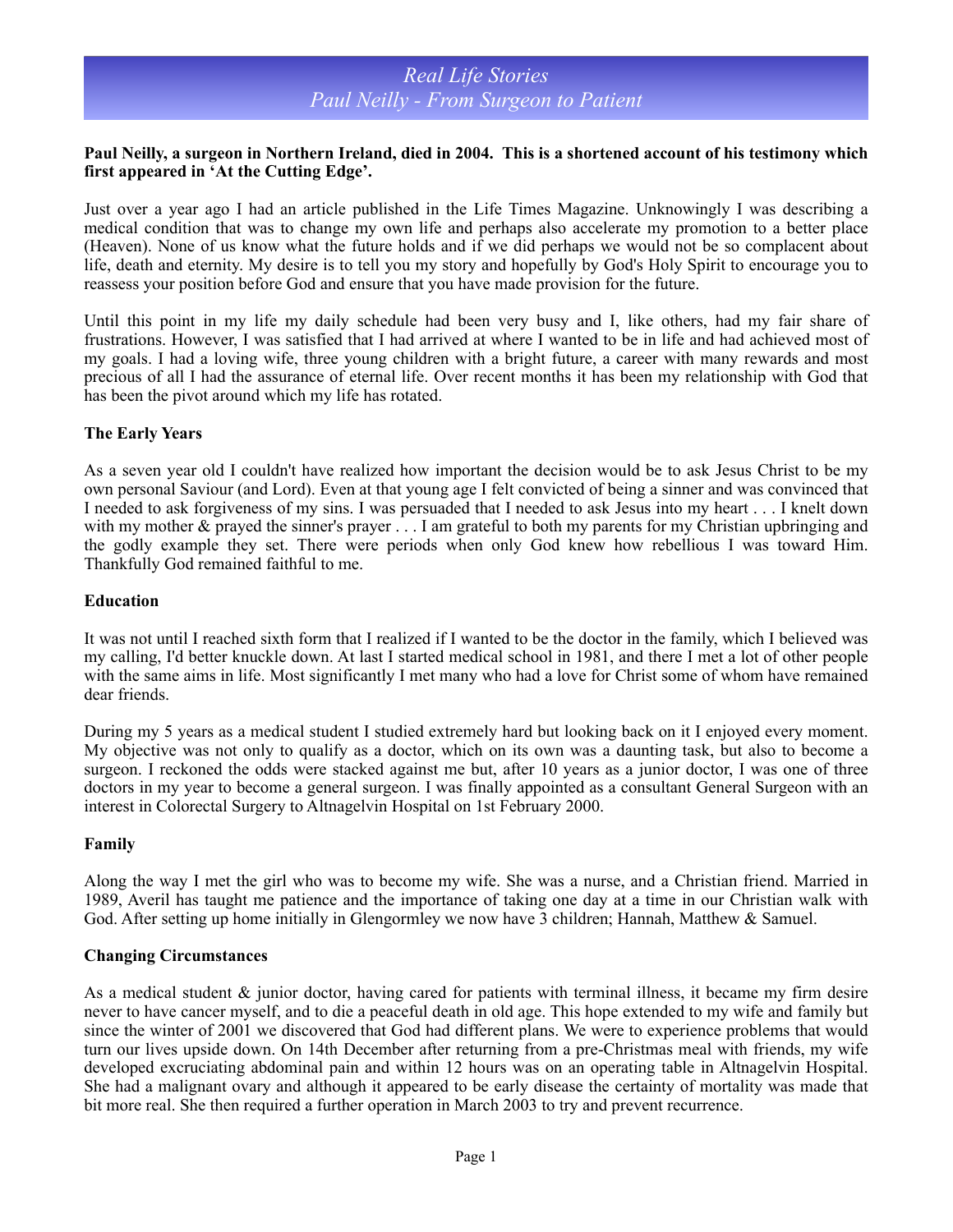## *Real Life Stories Paul Neilly - From Surgeon to Patient*

My personal hopes of a long cancer-free life appeared to be dashed on 25th July 2002. After several months of symptoms I eventually conceded to having investigations. This included a colonoscopy and as a colorectal surgeon I was accustomed to performing this test. Being on the receiving end was however a different matter.

I was given light sedation and was able to make the diagnosis of bowel cancer myself. To compound the issue I then had a CT scan which revealed multiple tumor deposits in both lungs. If ever I needed God - now was the time. Averil was unaware of the fact that I was having the test that morning. When she was called at home, being the astute person she is, she quickly came to the correct conclusion. The bottom had fallen out of our world. Both father and mother had developed cancer within the space of 7 months and the likelihood was that I would be dead within the next year. Naturally we were distraught but on returning home we turned to God's Word. Our text for that day was Daniel 12:13 but more precious than the verse itself was the title in Spurgeon's notes: 'Nothing to alarm us'. We were obviously very alarmed but God was offering reassurance of His protection and indeed I am living proof that He has done so over the past year.

On Friday 2nd August I was lying in my own operating theatre, my name was on my own operating list as patient rather than the operator and I was having an operation that I regularly carried out for others. This would be defined as palliative procedure as I was, and still am, officially defined as being terminally ill. The primary tumor could be removed but the lung secondaries would persist. I was operated on by 2 friends, who were both Christian surgeons; my colleague Robert Gilliland and a consultant from Belfast, Keith Gardiner.

The Great Physician (the Lord Jesus) also played a part. This became particularly evident as, at one point, a stapling device failed but thankfully this was quickly recognized. If not, I would probably have required a colostomy. This, I believe, was an answer to the prayers of God's people. Not only were my family praying for me but also our Church, Limavady Baptist Church, had organized a special prayer meeting for the period I was in the operating theatre.

I was on a roller coaster with many ups and downs, both physically and emotionally. It was never a concern of mine as to why we should have been afflicted like this but rather it was my desire to know what God was going to achieve through it.

I reckoned if anything was going to come of this I would have to survive long enough to at least regain some degree of good health. I felt compelled to tell others of God's mercy, not only by saving me, but also by promising eternal life to anyone who simply puts their trust in Him.

I was aware of Christian stalwarts and men of God in the Bible who actually thanked God for the suffering they experienced. I reckoned they must have been mad, but having experienced something of *"the shadow of death"* [Psa. 23:4] myself I now recognize *"the peace of God which passeth all understanding"* [Phil. 4:7].

As a direct result of what we have been through we have been blessed. It would not be true to say that life is now simply beautiful like a bed of roses but, if so, there are the thorns, which can make life very painful at times. However, for those who have put their trust in Him we have many guarantees of God's provision for us. We have the reassurance that God is our refuge and strength in times of trouble and that, if we leave whatever is burdening us with Him, He will give us rest [Psa. 55:22] and [Matt. 11:28].

At times I didn't know if I had any future left here on earth. Particularly as a result of the complications associated with chemotherapy, I have often had the heartfelt desire to die. On many occasions I have thought, as my namesake Paul the apostle wrote, that it would be better to be with Christ [Phil. 1:23, 24.] However, God has given me more time to continue my responsibilities as a husband and a father.

#### **New Opportunities**

Much more important than this, God has given me a ministry which would otherwise not have happened. I have been able to return to work and can help my patients in a much more personal way than ever before. Having a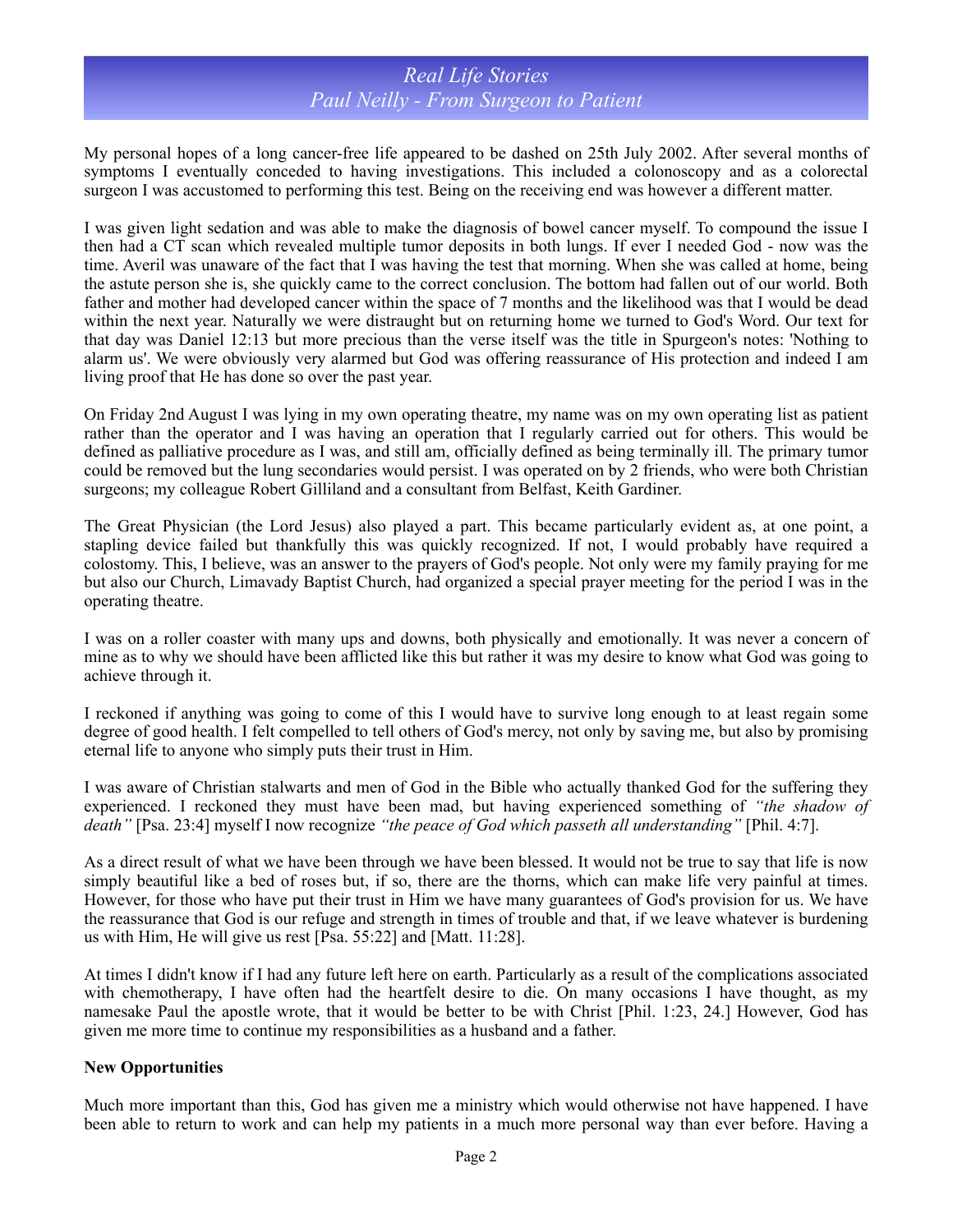# *Real Life Stories Paul Neilly - From Surgeon to Patient*

worse medical condition than many of my patients I am better able to address, not only their physical, but also, their emotional and spiritual needs.

I know that many people have now heard my story and I trust that God will use this to His glory. It is my hope that my story will encourage you if you are walking on your own, to earnestly seek after Christ. The Bible tells that for those who seek Him they will find Him. [Lk. 11:9] and that those who do not seek Him, the Bible tells us are fools who will ultimately be cast into hell [Rev. 20:15).

One of the advantages of having cancer is that you often have time to prepare for eternity. However, many people die suddenly, nobody knows when the Lord Jesus will return to take those who trust in Him to their reward in heaven [Jn. 14:3]. Paul in the New Testament, warns us that now is the accepted time to make this decision for Christ [2 Cor. 6:2].

Have you turned to God and asked for forgiveness of your sin? Do you have the promise of eternal life? Not only that, but has He promised He will never leave you or forsake you in this life, as well as eternity? I pray that you will answer God's call and that you find Him as your own personal Saviour.

Since the above was written Paul wrote two further personal letters printed below.

#### **Dear friends,**

It is now near the end of January 2004 and I write from Foyle Hospice, which humanly speaking, should be my last port of call.

I arrived here via a short stay at Belvoir Park Hospital, where I had some Radiotherapy. Although Brain Metastases (Advanced secondaries) have now developed, I thank God that, though weak in body, I am lucid in mind and, reasonably so, in speech.

These past weeks have been an emotional rollercoaster, yet I have proved God's unfailing and loving presence. He has allowed me to see my young family saved, and to learn that my story is being made known to a worldwide audience.

It is my prayer that it will be for His glory alone -- and that many will come to know my Saviour through its challenge. Life is brief  $\sim$  It is time to seek the Lord, and there isn't necessarily time to prepare.

I know God can yet touch me in response to the earnest prayers of His people. However, he may wish to use me as a "corn of wheat" (Jn. 12:24).

Whatever, His will be done  $\sim$  I am content.

Yours In Christ,

*Paul*